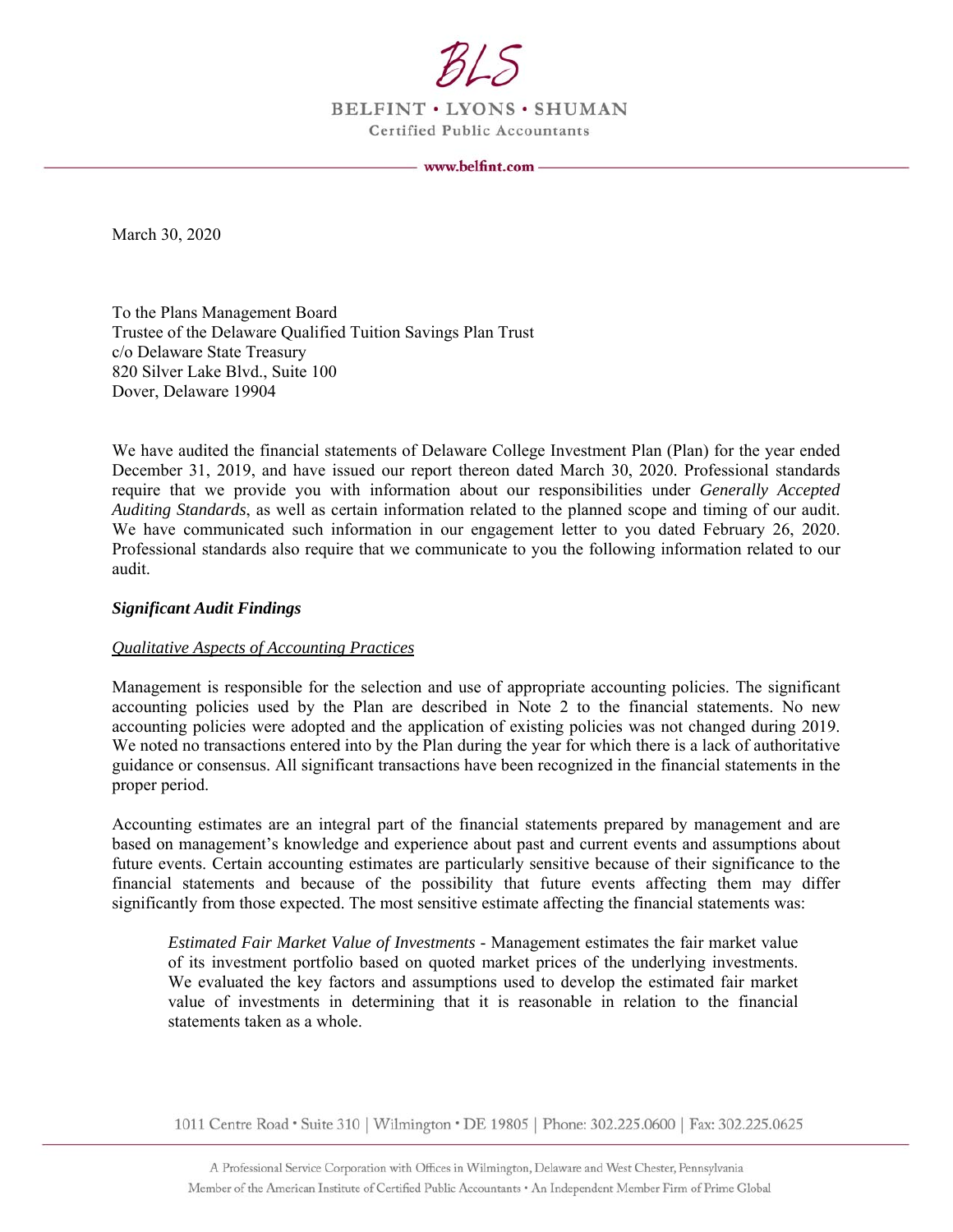To the Plans Management Board Trustee of the Delaware Qualified Tuition Savings Plan Trust March 30, 2020 Page 2 of 3

# *Significant Audit Findings - Continued*

#### *Qualitative Aspects of Accounting Practices - Continued*

Certain financial statement disclosures are particularly sensitive because of their significance to financial statement users. The most sensitive disclosures affecting the financial statements were:

The disclosure of fair values of financial instruments as of December 31, 2019 as described in Note 2 to the financial statements.

The financial statement disclosures are neutral, consistent, and clear.

#### *Difficulties Encountered in Performing the Audit*

We encountered no significant difficulties in dealing with management in performing and completing our audit.

#### *Corrected and Uncorrected Misstatements*

Professional standards require us to accumulate all misstatements identified during the audit, other than those that are trivial, and communicate them to the appropriate level of management. The attached schedule, Appendix A, summarizes uncorrected misstatements of the financial statements. Management has determined that their effects are immaterial, both individually and in the aggregate, to the financial statements taken as a whole.

## *Disagreements with Management*

For purposes of this letter, a disagreement with management is a financial accounting, reporting, or auditing matter, whether or not resolved to our satisfaction, that could be significant to the financial statements or the auditors' reports. We are pleased to report that no such disagreements arose during the course of our audit.

#### *Management Representations*

We have requested certain representations from management that are included in the management representation letter dated March 30, 2020.

## *Management Consultations with Other Independent Accountants*

In some cases, management may decide to consult with other accountants about auditing and accounting matters, similar to obtaining a "second opinion" on certain situations. If a consultation involves application of an accounting principle to the Plan's financial statements, or a determination of the type of auditors' opinion that may be expressed on those statements, our professional standards require the consulting accountant to check with us to determine that the consultant has all the relevant facts. To our knowledge, there were no such consultations with other accountants.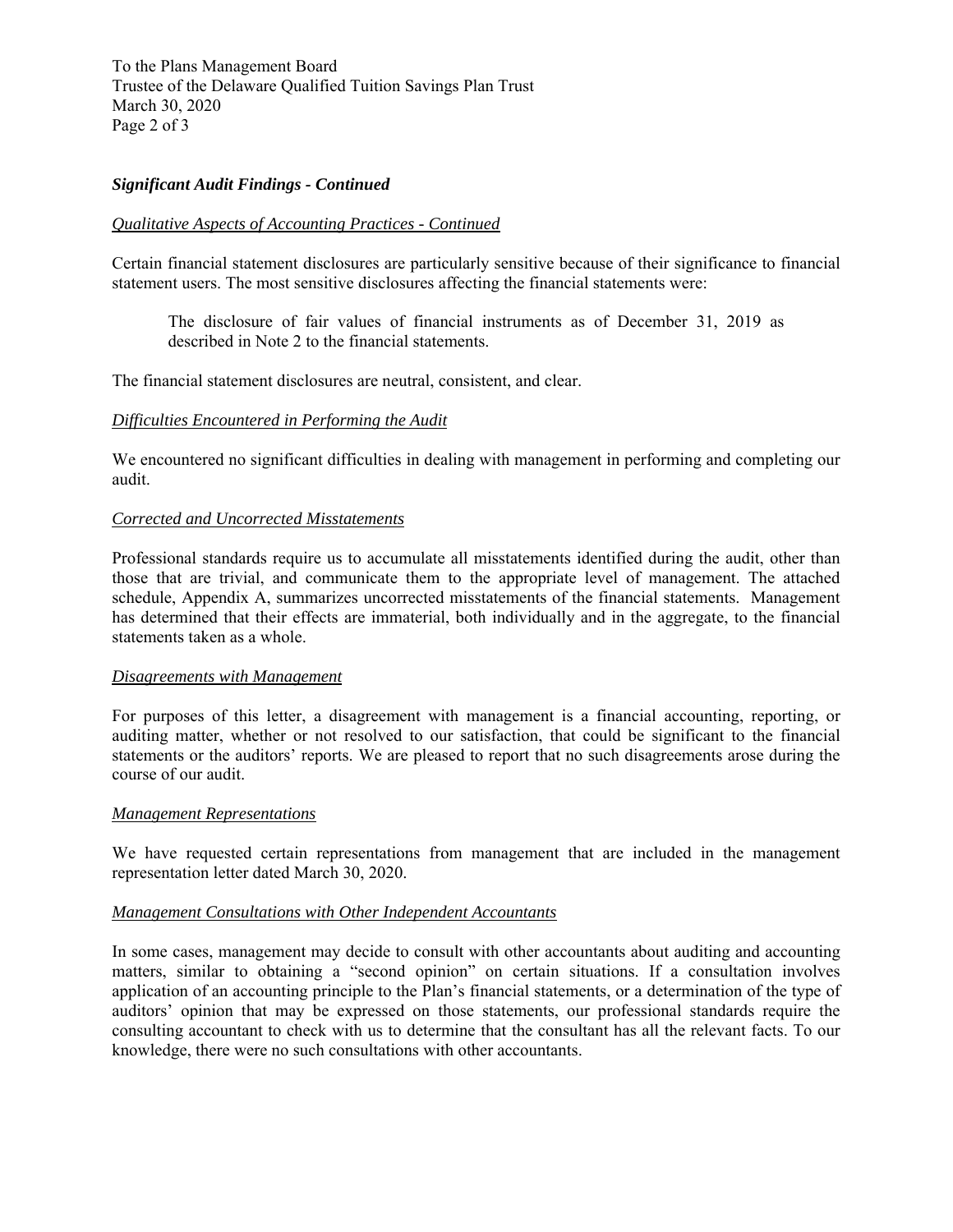To the Plans Management Board Trustee of the Delaware Qualified Tuition Savings Plan Trust March 30, 2020 Page 3 of 3

## *Significant Audit Findings - Continued*

## *Other Audit Findings or Issues*

We generally discuss a variety of matters, including the application of accounting principles and auditing standards, with management each year prior to retention as the Plan's auditors. However, these discussions occurred in the normal course of our professional relationship and our responses were not a condition to our retention.

During our audit, we became aware of matters that are opportunities to strengthen the system of internal control and improve operating efficiency. The attachment to this letter, Appendix B, summarizes our findings and recommendations.

## *Other Matters*

With respect to the supplementary information accompanying the financial statement, we made certain inquiries of management and evaluated the form, content, and methods of preparing the information to determine that the information complies with U.S. generally accepted accounting principles, the method of preparing it has not changed from the prior period, and the information is appropriate and complete in relation to our audit of the financial statements. We compared and reconciled the supplementary information to the underlying accounting records used to prepare the financial statements or to the financial statements themselves.

This information is intended solely for the use of the Plans Management Board, Trustee of Delaware Qualified Tuition Savings Plan Trust, and management of the Delaware College Investment Plan, and is not intended to be, and should not be, used by anyone other than these specified parties.

Very truly yours,

Belfint. Lyons & Shuman. P.A.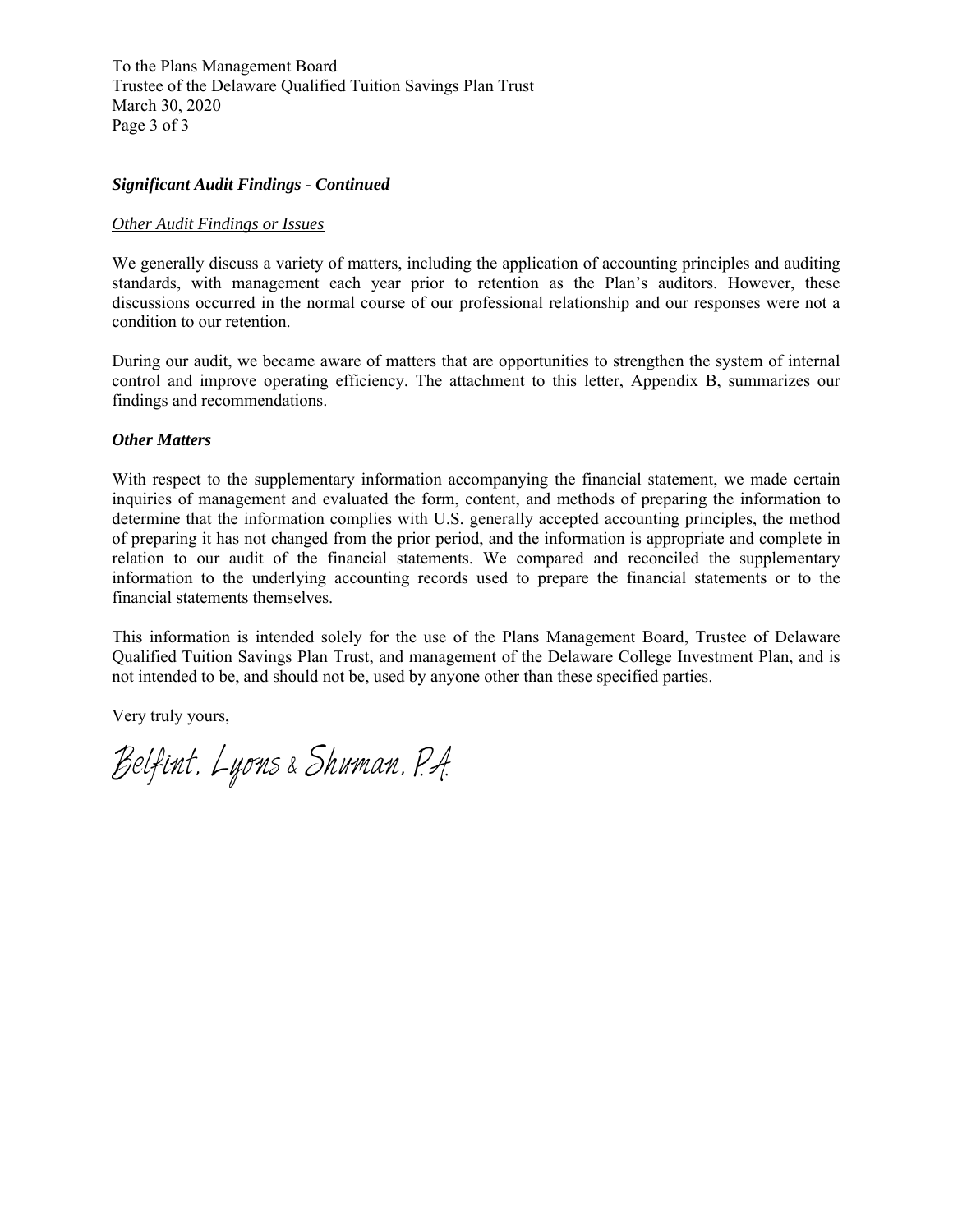# *DELAWARE COLLEGE INVESTMENT PLAN Appendix A - Schedule of Waived Journal Entries December 31, 2019*

| Account                                                                                             | <b>Description</b>    |   | <b>Debit</b> | Credit       |
|-----------------------------------------------------------------------------------------------------|-----------------------|---|--------------|--------------|
| Waived Journal Entry $#1$ - To adjust financial statements to<br>include PNC interest-bearing cash. |                       |   |              |              |
|                                                                                                     | Interest-Bearing Cash | S | 1,682,773.76 |              |
|                                                                                                     | Net Assets            |   |              | 1,682,773.76 |
|                                                                                                     | <b>Total</b>          |   | 1,682,773.76 | 1,682,773.76 |